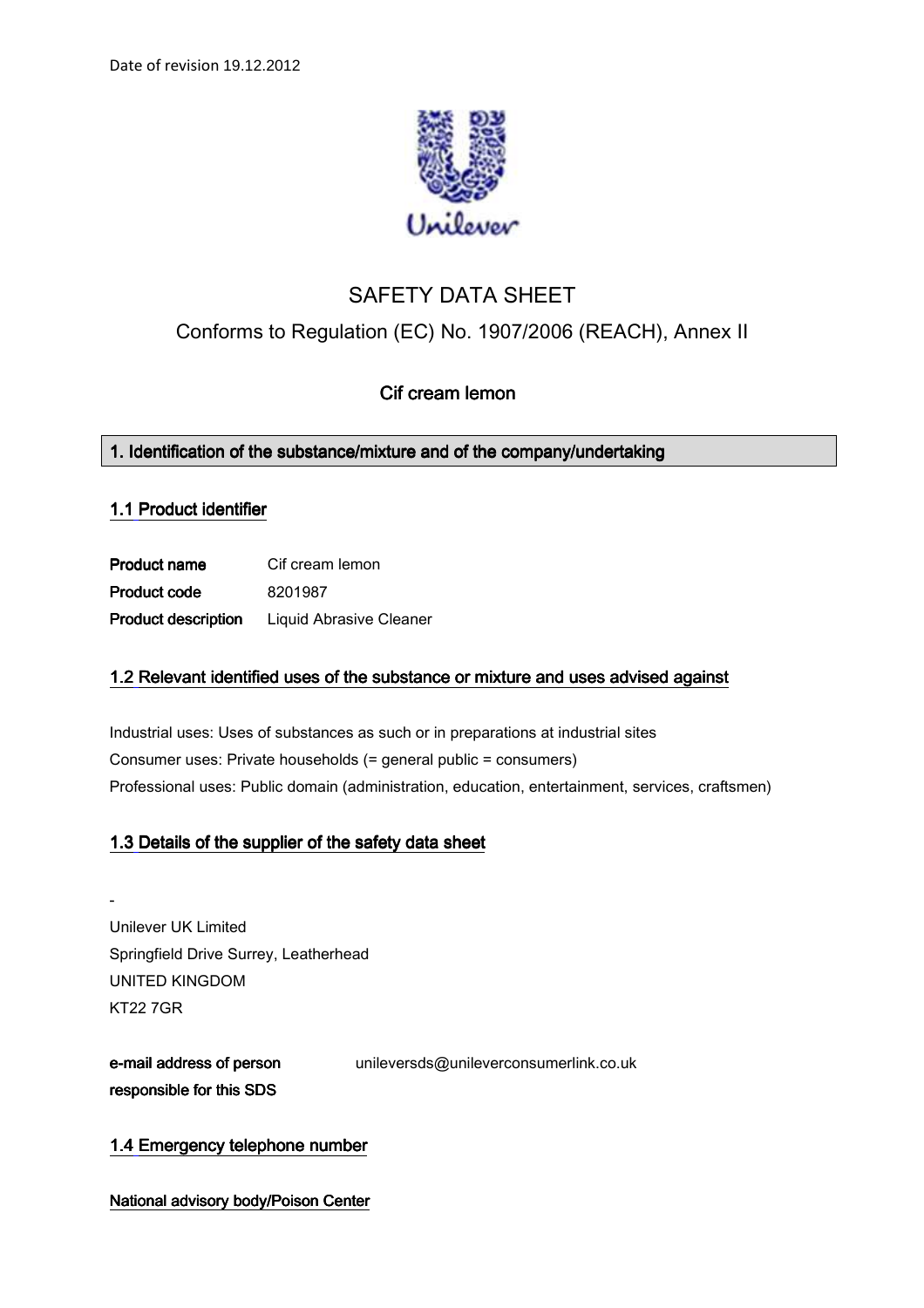| Telephone number | Not applicable in United Kingdom and Ireland |
|------------------|----------------------------------------------|
|------------------|----------------------------------------------|

**Supplier** 

Telephone number 0800 776646/Eire 1850 388 399

Hours of operation -

## 2. Hazards identification

#### 2.1 Classification of the substance or mixture

**Product definition** Mixture

### Classification according to Directive 1999/45/EC [DPD]

The product is not classified as dangerous according to Directive 1999/45/EC and its amendments. Classification Not classified.

Physical/chemical Not applicable.

hazards

Human health hazards Not applicable.

Environmental hazards Not applicable.

See Section 16 for the full text of the R phrases or H statements declared above.

See Section 11 for more detailed information on health effects and symptoms.

## 2.2 Label elements

| Safety phrases | - AISE 1: Keep away from children                                         |
|----------------|---------------------------------------------------------------------------|
|                | - AISE 2: Keep away from eyes. If product gets into eyes rinse thoroughly |
|                | with water                                                                |
|                |                                                                           |

Supplemental label Contains Limonene. May produce an allergic reaction.

### elements elements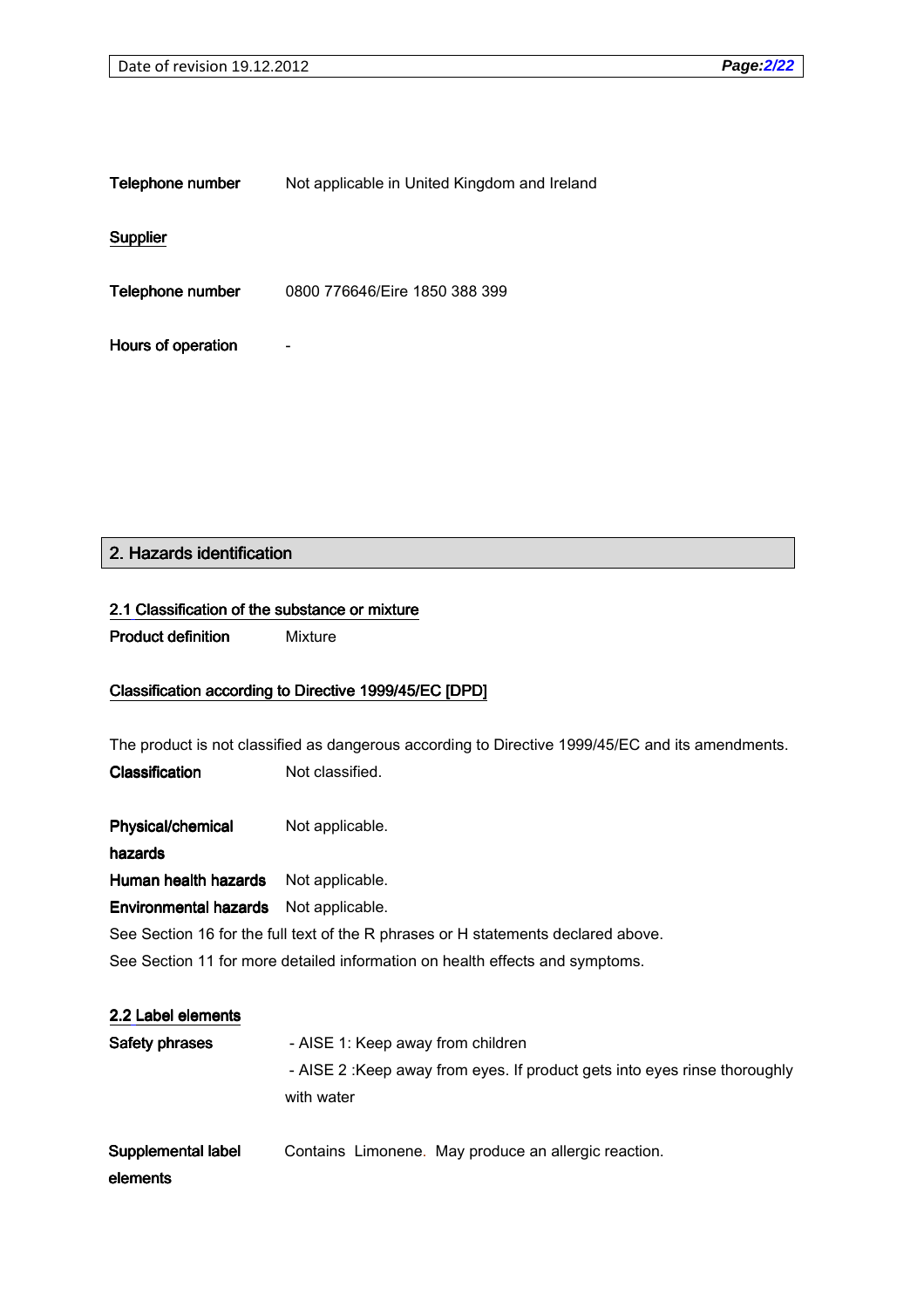## Special packaging requirements

| Containers to be fitted   | Not applicable. |
|---------------------------|-----------------|
| with child-resistant      |                 |
| fastenings                |                 |
| <b>Tactile warning of</b> | Not applicable. |
| danger                    |                 |

## 2.3 Other hazards

| Substance meets the criteria | Not applicable. |
|------------------------------|-----------------|
| for PBT according to         |                 |
| Regulation (EC) No.          |                 |
| 1907/2006, Annex XIII        |                 |
|                              |                 |
| Substance meets the criteria | Not applicable. |

for vPvB according to Regulation (EC) No. 1907/2006, Annex XIII 1907/2006, Annex XIII Other hazards which do not result in classification Not available.

## 3. Composition/information on ingredients

Substance/mixture : Mixture

| Product/ingredient name | <b>Identifiers</b> | %        | Classification |                        | <b>Type</b> |
|-------------------------|--------------------|----------|----------------|------------------------|-------------|
|                         |                    |          | 67/548/EEC     | <b>Regulation (EC)</b> |             |
|                         |                    |          |                | No. 1272/2008          |             |
|                         |                    |          |                | [CLP]                  |             |
| Calcium carbonate       | RRN:               | $5 - 10$ |                |                        | $[2]$       |
|                         | EC:207-439-9       |          |                |                        |             |
|                         | CAS: 471-34-1      |          |                |                        |             |
|                         | Index:             |          |                |                        |             |
| *) sodium               | <b>RRN: 01-</b>    | $5 - 10$ | Xn; R22        | Acute Tox., 4,         | $[1]$       |
| benzenesulfonate C10-13 | 2119489428-22      |          | Xi; R41        | H302                   |             |
|                         |                    |          |                | Eye Dam./Irrit., 1,    |             |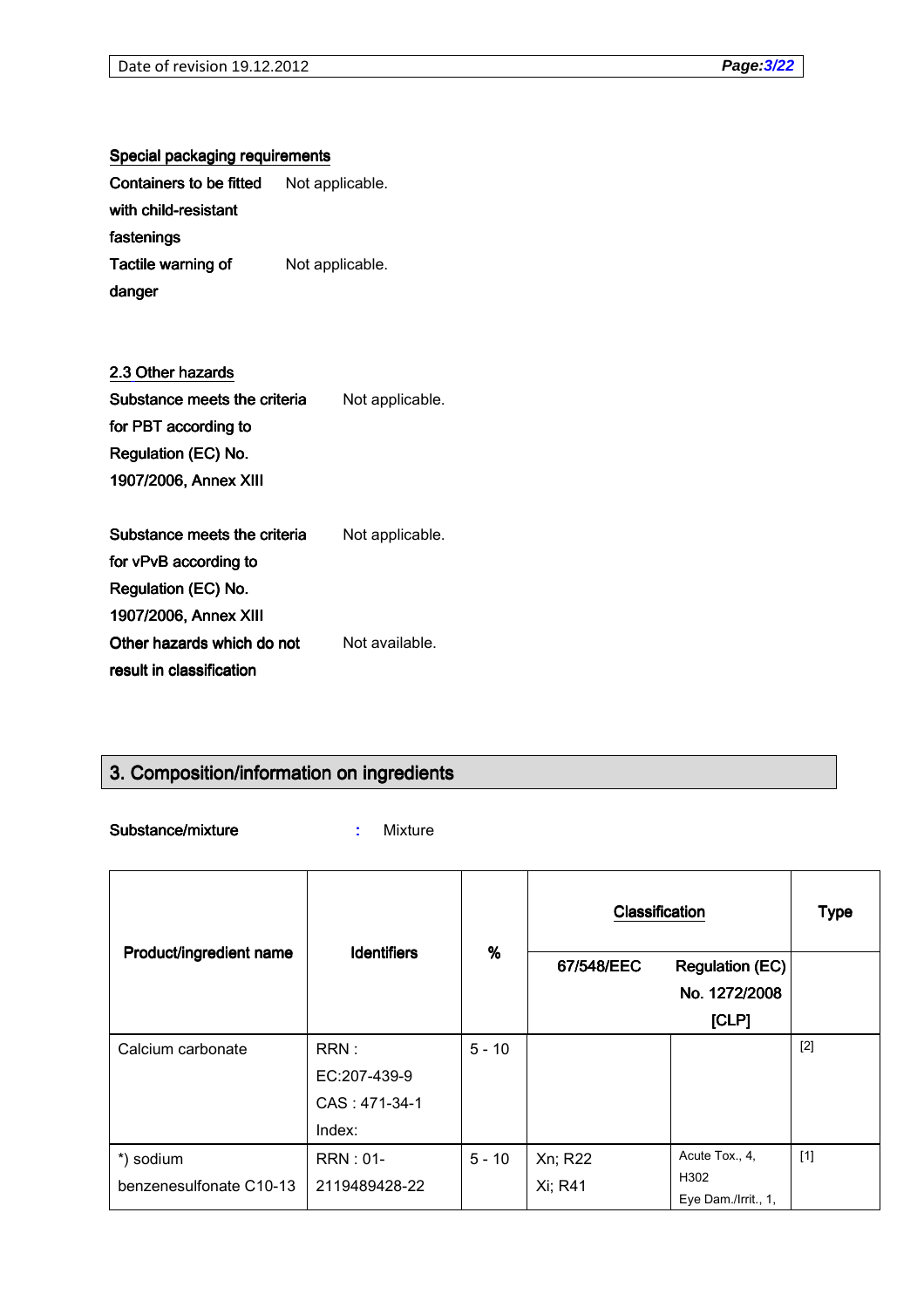| alkyl derivs.    | EC:246-680-4<br>CAS: 25155-30-0<br>Index:                                   |           | R38                                            | H318<br>Skin Corr./Irrit., 2,<br>H315                                                                                                                               |       |
|------------------|-----------------------------------------------------------------------------|-----------|------------------------------------------------|---------------------------------------------------------------------------------------------------------------------------------------------------------------------|-------|
| Sodium carbonate | <b>RRN: 01-</b><br>2119485498-19<br>EC:207-838-8<br>CAS: 497-19-8<br>Index: | $1 - 5$   | Xi; R36                                        | Eye Dam./Irrit., 2,<br>H319                                                                                                                                         | $[1]$ |
| C12-15 Pareth-5  | RRN:<br>EC:<br>CAS: 68131-39-5<br>Index:                                    | $1 - 5$   | Xi; R41<br>N; R50                              | Aquatic Acute, 1,<br>H400<br>Eye Dam./Irrit., 1,<br>H318                                                                                                            | $[1]$ |
| Limonene         | RRN:<br>EC:227-813-5<br>CAS: 5989-27-5<br>Index:                            | $0.1 - 1$ | R <sub>10</sub><br>Xi; R38<br>R43<br>N; R50/53 | Asp. Tox., 1, H304<br>Flam. Liq., 3,<br>H226<br>Aquatic Chronic,<br>1, H410<br>Aquatic Acute, 1,<br>H400<br>Skin Sens., 1,<br>H317<br>Skin Corr./Irrit., 2,<br>H315 | $[1]$ |

Type

[1] Substance classified with a health or environmental hazard

[2] Substance with a workplace exposure limit

[3] PBT-substance

[4] vPvB-substance

See Section 16 for the full text of the R phrases or H statements declared above.

Occupational exposure limits, if available, are listed in Section 8.For confidentiality reasons, the levels of components listed in Section 3 are given in percentage bands. The bandings do not reflect potential variation in composition of this formulation, but are used simply to mask the exact component levels, which we consider to be proprietary information. The classification given in Section 2 and 15 reflects the exact composition of this mixture.

\* exempted according to REACH Art. 2(7) and Annex V; Each starting material of the ionic mixture is registered, if required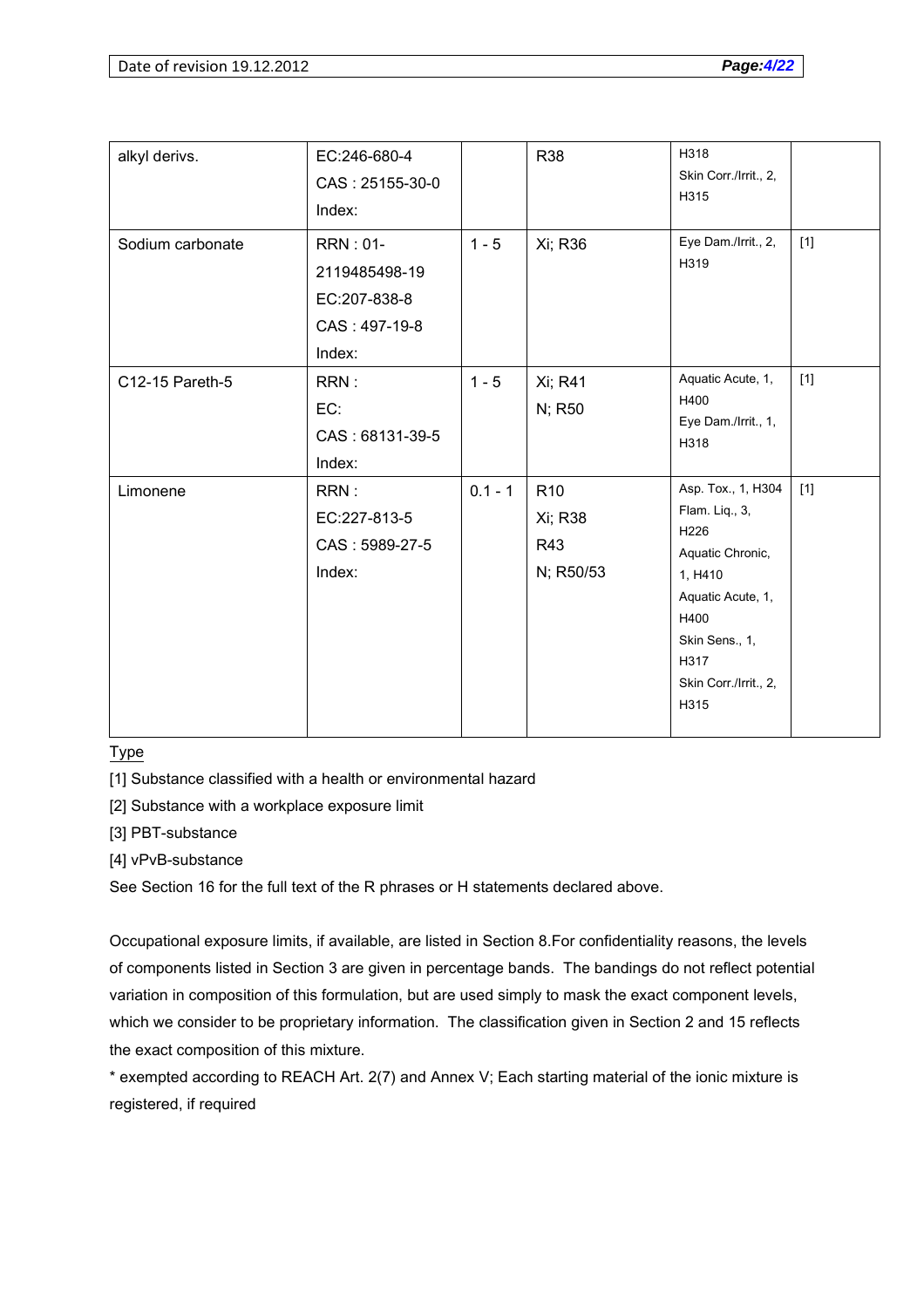## 4. First aid measures

### 4.1 Description of first aid measures

### Eye contact

Immediately flush eyes with plenty of water, occasionally lifting the upper and lower eyelids. Get medical attention if irritation occurs.

#### **Inhalation**

Keep person warm and at rest.

### Skin contact

Flush contaminated skin with plenty of water. Get medical attention if symptoms occur.

#### **Ingestion**

Keep person warm and at rest. If material has been swallowed and the exposed person is conscious, give small quantities of water to drink. Do not induce vomiting unless directed to do so by medical personnel. Get medical attention if symptoms occur. Wash out mouth with water.

### Protection of first-aiders

No action shall be taken involving any personal risk or without suitable training.

### 4.2 Most important symptoms and effects, both acute and delayed

### Potential acute health effects

### Eye contact

May cause eye irritation.

### Inhalation

No known significant effects or critical hazards.

#### **Skin contact**

May cause skin irritation.

### **Ingestion**

May be irritating to mouth, throat and stomach.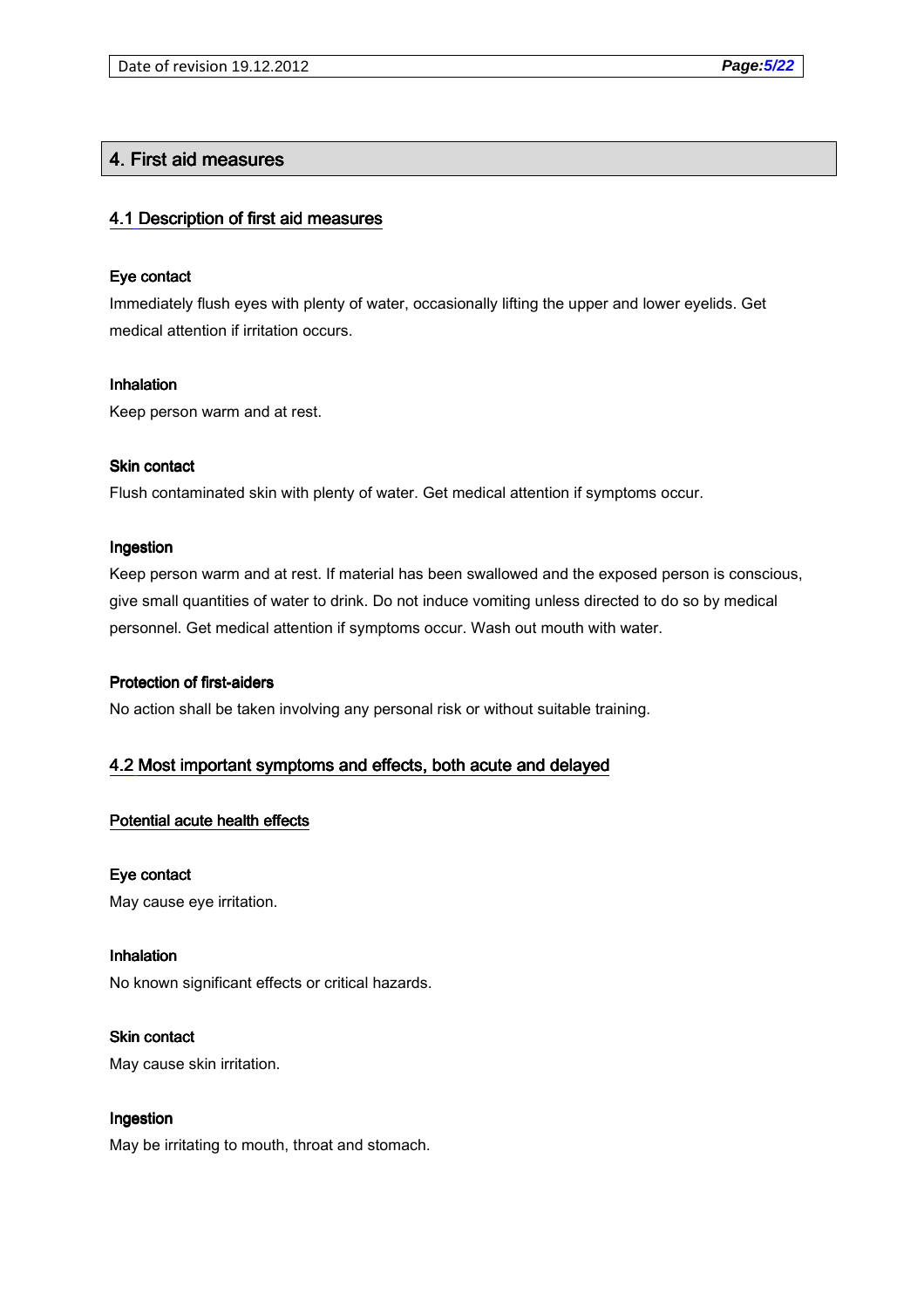### Over-exposure signs/symptoms

### Eye contact

Adverse symptoms may include the following: redness

Inhalation No specific data.

Skin contact No specific data.

### Ingestion

No specific data.

## 4.3 Indication of any immediate medical attention and special treatment needed

### Notes to physician

No specific treatment. Treat symptomatically. Contact poison treatment specialist immediately if large quantities have been ingested or inhaled.

### Specific treatments

No specific treatment.

## 5. Firefighting measures

## 5.1 Extinguishing media

### Suitable extinguishing media

Use an extinguishing agent suitable for the surrounding fire.

### Unsuitable extinguishing media

None known.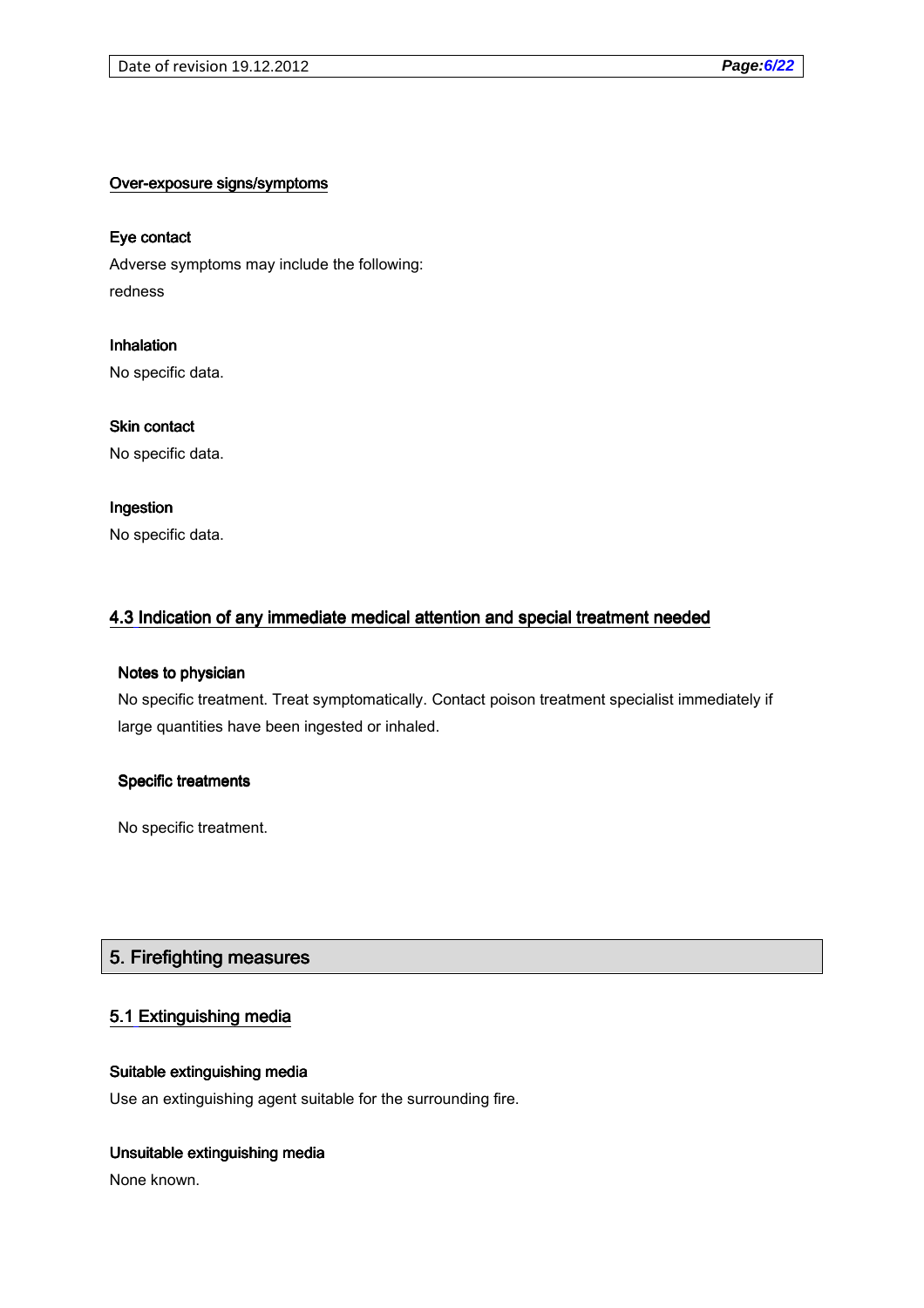### 5.2 Special hazards arising from the substance or mixture

#### Hazards from the substance or mixture

In a fire or if heated, a pressure increase will occur and the container may burst.

#### Hazardous combustion products

No specific data.

### 5.3 Advice for firefighters

#### Special precautions for fire-fighters

Promptly isolate the scene by removing all persons from the vicinity of the incident if there is a fire. No action shall be taken involving any personal risk or without suitable training.

#### Special protective equipment for fire-fighters

Fire-fighters should wear appropriate protective equipment and self-contained breathing apparatus (SCBA) with a full face-piece operated in positive pressure mode. Clothing for fire-fighters (including helmets, protective boots and gloves) conforming to European standard EN 469 will provide a basic level of protection for chemical incidents.

#### Additional information

Not available.

### 6. Accidental release measures

#### 6.1 Personal precautions, protective equipment and emergency procedures

#### For non-emergency personnel

No action shall be taken involving any personal risk or without suitable training. Evacuate surrounding areas. Keep unnecessary and unprotected personnel from entering. Do not touch or walk through spilled material. Avoid breathing vapor or mist. Provide adequate ventilation. Wear appropriate respirator when ventilation is inadequate. Put on appropriate personal protective equipment.

#### For emergency responders

If specialised clothing is required to deal with the spillage, take note of any information in Section 8 on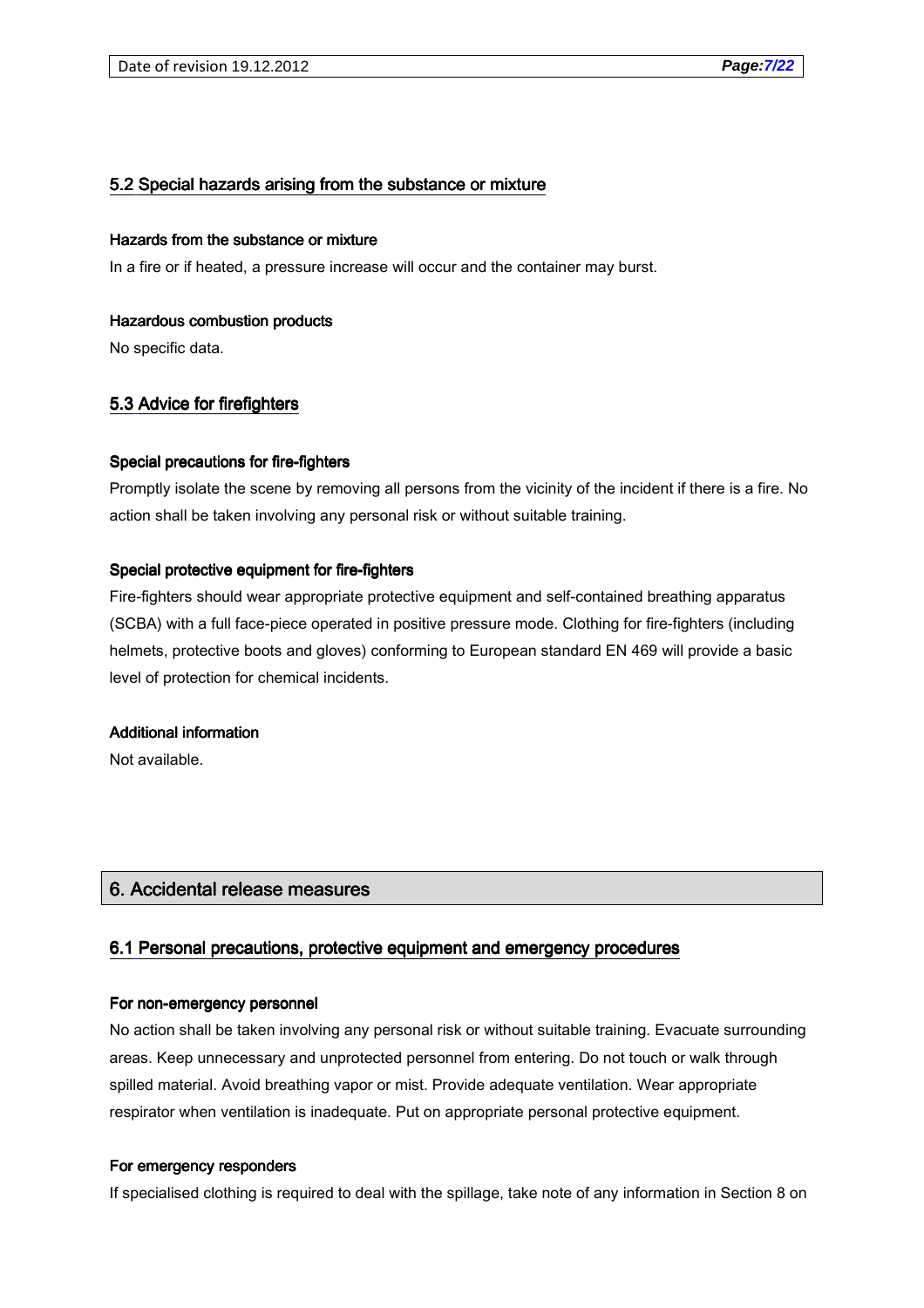suitable and unsuitable materials. See also Section 8 for additional information on hygiene measures.

#### 6.2 Environmental precautions

Avoid dispersal of spilled material and runoff and contact with soil, waterways, drains and sewers. Inform the relevant authorities if the product has caused environmental pollution (sewers, waterways, soil or air).

#### 6.3 Methods and materials for containment and cleaning up

#### Small spill

Stop leak if without risk. Move containers from spill area. Dilute with water and mop up if water-soluble. Alternatively, or if water-insoluble, absorb with an inert dry material and place in an appropriate waste disposal container. Dispose of via a licensed waste disposal contractor.

#### Large spill

Stop leak if without risk. Move containers from spill area. Approach release from upwind. Contain and collect spillage with non-combustible, absorbent material e.g. sand, earth, vermiculite or diatomaceous earth and place in container for disposal according to local regulations (see section 13). Dispose of via a licensed waste disposal contractor. Contaminated absorbent material may pose the same hazard as the spilled product. Note: see section 1 for emergency contact information and section 13 for waste disposal.

#### 6.4 Reference to other sections

See Section 1 for emergency contact information. See Section 8 for information on appropriate personal protective equipment. See Section 13 for additional waste treatment information.

## 7. Handling and storage

The information in this section contains generic advice and guidance. The list of Identified Uses in Section 1 should be consulted for any available use-specific information provided in the Exposure Scenario(s).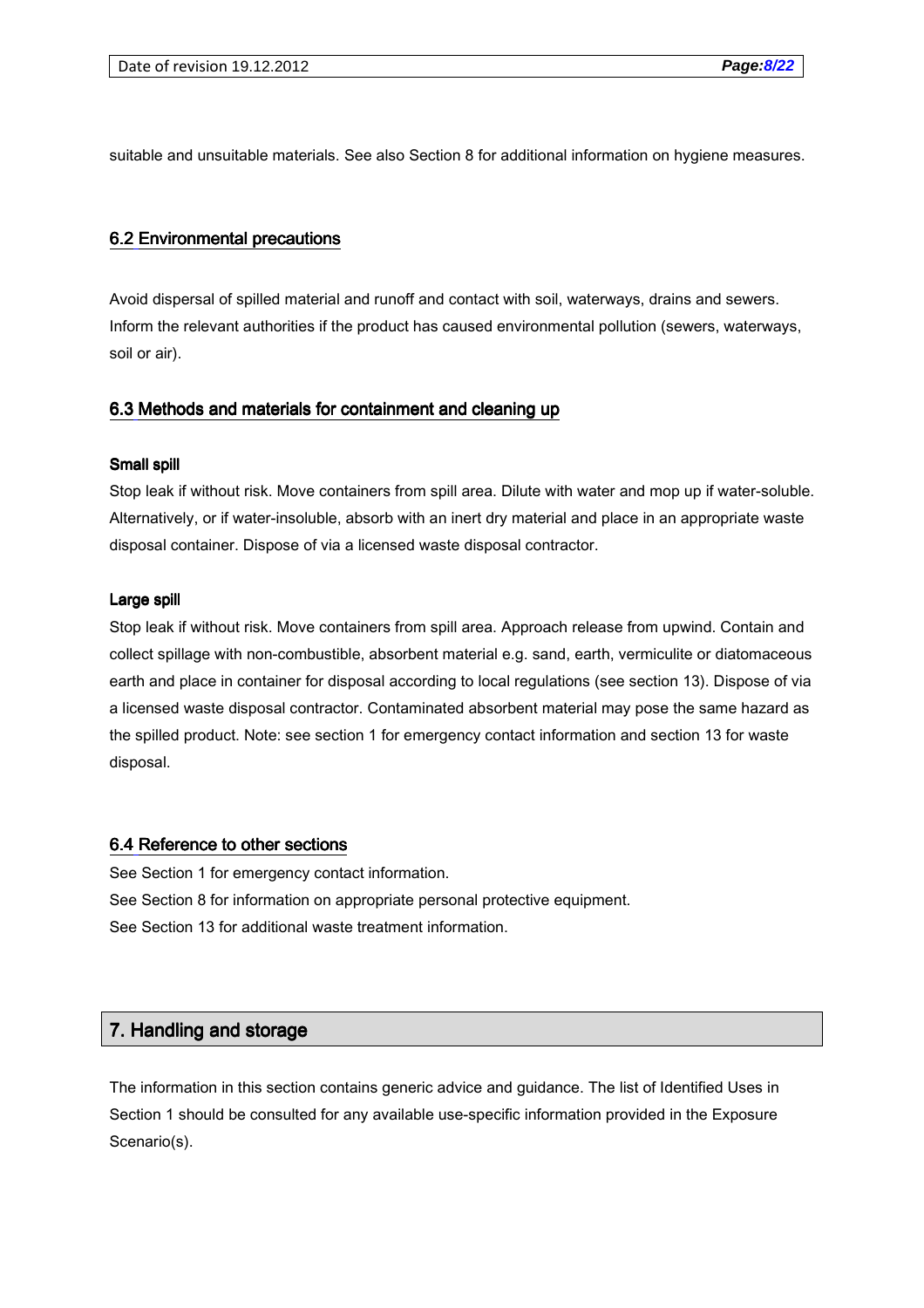## 7.1 Precautions for safe handling

#### Protective measures

Put on appropriate personal protective equipment (see Section 8). Do not ingest. Avoid contact with eyes, skin and clothing. Avoid breathing vapor or mist. Keep in the original container or an approved alternative made from a compatible material, kept tightly closed when not in use. Empty containers retain product residue and can be hazardous. Do not reuse container.

#### Advice on general occupational hygiene

Eating, drinking and smoking should be prohibited in areas where this material is handled, stored and processed. Workers should wash hands and face before eating, drinking and smoking. Remove contaminated clothing and protective equipment before entering eating areas. See also Section 8 for additional information on hygiene measures.

### 7.2 Conditions for safe storage, including any incompatibilities

Store in accordance with local regulations. Store in original container protected from direct sunlight in a dry, cool and well-ventilated area, away from incompatible materials (see section 10) and food and drink. Keep container tightly closed and sealed until ready for use. Containers that have been opened must be carefully resealed and kept upright to prevent leakage. Do not store in unlabeled containers. Use appropriate containment to avoid environmental contamination.

7.3 Specific end use(s)

**Recommendations** Not available

#### Industrial sector specific solutions

Not available

### 8. Exposure controls/personal protection

The information in this section contains generic advice and guidance. The list of Identified Uses in Section 1 should be consulted for any available use-specific information provided in the Exposure Scenario(s).

### 8.1 Control parameters

Occupational exposure limits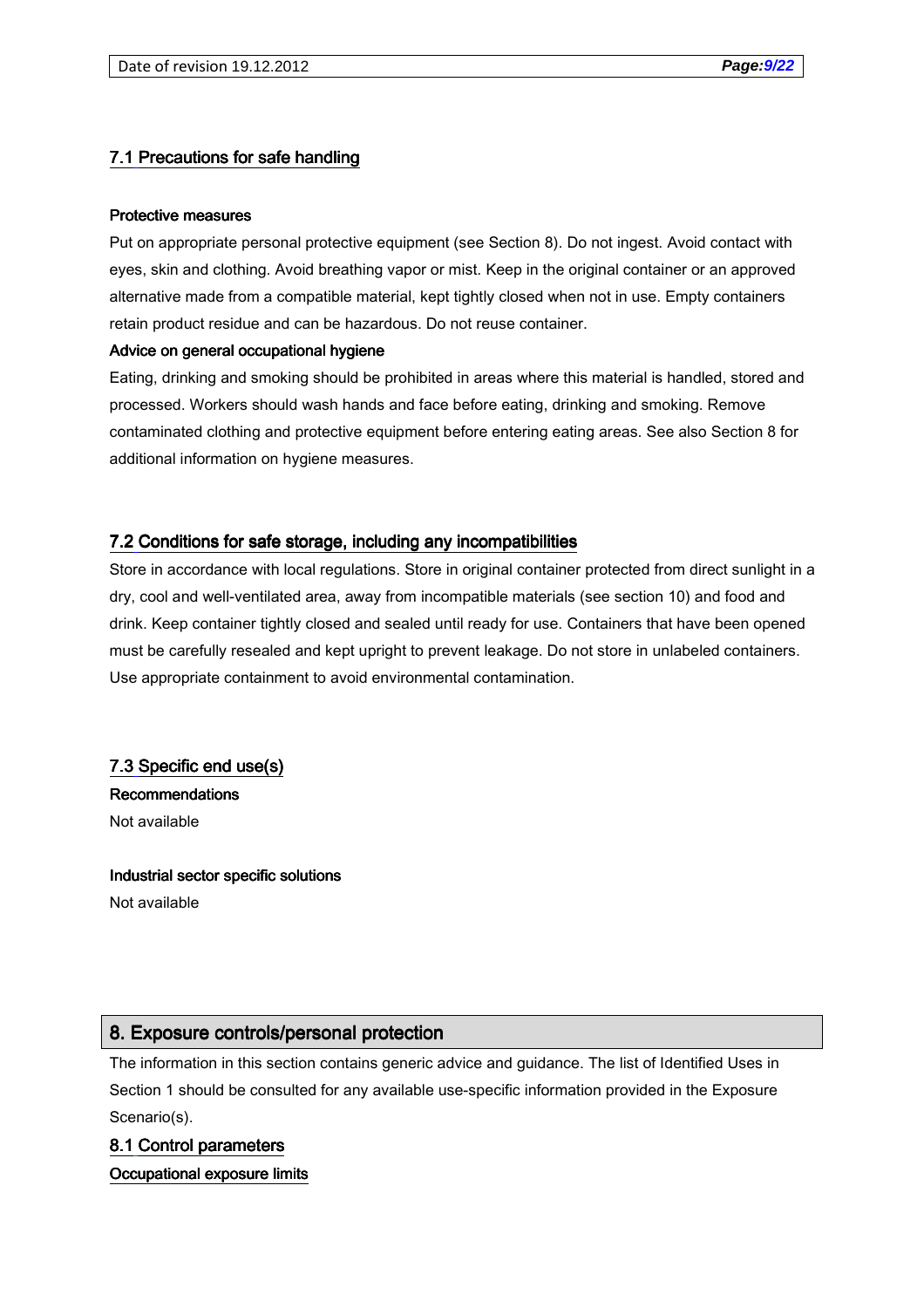| Product/ingredient name | Occupational exposure limits                                                  |  |  |
|-------------------------|-------------------------------------------------------------------------------|--|--|
| Calcium carbonate       | EH40/2005 WELs (1997-01-01) Notes: Where no specific short-term               |  |  |
|                         | exposure limit is listed, a figure three times the long-term exposure         |  |  |
|                         | The COSHH definition of a substance hazardous to<br>should be used            |  |  |
|                         | health includes dust of any kind when present at a concentration in air       |  |  |
|                         | equal to or greater than 10 mg/m3 8-hour TWA of inhalable dust or 4           |  |  |
|                         | mg/m3 8-hour TWA of respirable dust. This means that any dust will be         |  |  |
|                         | subject to COSHH if people are exposed above these levels. Advice on          |  |  |
|                         | control is given in EH44 and in the great majority of workplaces              |  |  |
|                         | reasonable control measures will normally keep exposure below these           |  |  |
|                         | levels. However some dusts have been assigned specific WELs and               |  |  |
|                         | exposure to these must comply with the appropriate limit.<br>Most of          |  |  |
|                         | industrial dusts contain particles of a wide range of sizes. The behaviour,   |  |  |
|                         | deposition and fate of any particular particle after entry into the human     |  |  |
|                         | respiratory system and the body response that it elicits, depend on the       |  |  |
|                         | nature and size of the particle. HSE distinguishes two size fractions for     |  |  |
|                         | limit-setting purposes termed 'inhalable' and 'respirable'.<br>Inhalable dust |  |  |
|                         | approximates to the fraction of airborne material that enters the nose and    |  |  |
|                         | mouth during breathing and is therefore available for deposition in the       |  |  |
|                         | Where dusts contain components that have their own<br>respiratory tract.      |  |  |
|                         | assigned workplace exposure limits, all the relevant limits should be         |  |  |
|                         | complied with.<br>For the purposes of these limits, respirable dust and       |  |  |
|                         | inhalable dust are those fractions of the airborne dust which will be         |  |  |
|                         | collected when sampling is undertaken in accordance with the methods          |  |  |
|                         | described in MDHS14/3 General methods for sampling and gravimetric            |  |  |
|                         | analysis of respirable and inhalable dust, as amended by the ISO/CEN          |  |  |
|                         | convention.                                                                   |  |  |
|                         | Time Weighted Average (TWA) 10 mg/m3 Form: Inhalable dust                     |  |  |
|                         | EH40/2005 WELs (1997-01-01) Notes: Where no specific short-term               |  |  |
|                         | exposure limit is listed, a figure three times the long-term exposure         |  |  |
|                         | should be used<br>The COSHH definition of a substance hazardous to            |  |  |
|                         | health includes dust of any kind when present at a concentration in air       |  |  |
|                         | equal to or greater than 10 mg/m3 8-hour TWA of inhalable dust or 4           |  |  |
|                         | mg/m3 8-hour TWA of respirable dust. This means that any dust will be         |  |  |
|                         | subject to COSHH if people are exposed above these levels. Advice on          |  |  |
|                         | control is given in EH44 and in the great majority of workplaces              |  |  |
|                         | reasonable control measures will normally keep exposure below these           |  |  |
|                         | levels. However some dusts have been assigned specific WELs and               |  |  |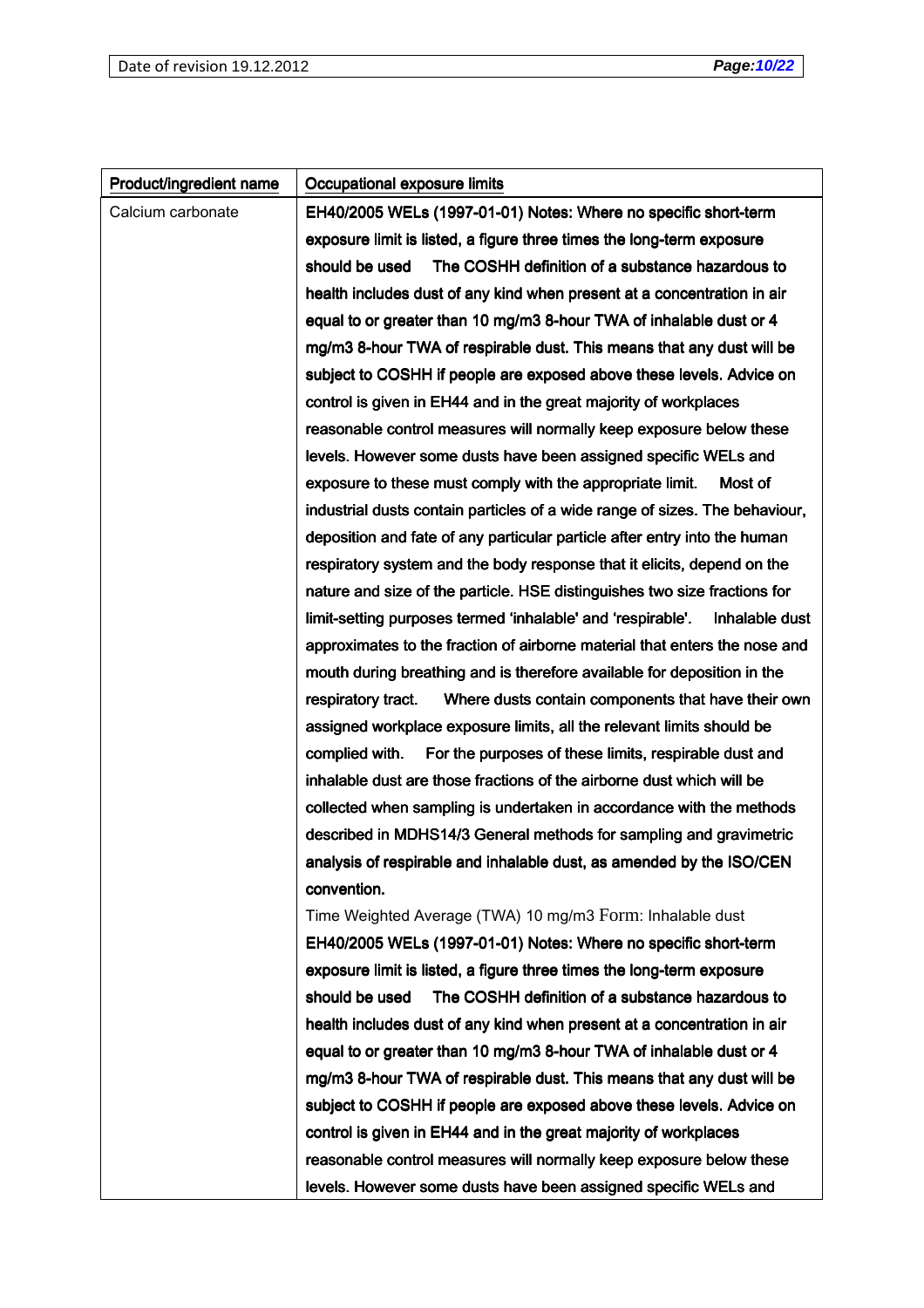exposure to these must comply with the appropriate limit. Most of industrial dusts contain particles of a wide range of sizes. The behaviour, deposition and fate of any particular particle after entry into the human respiratory system and the body response that it elicits, depend on the nature and size of the particle. HSE distinguishes two size fractions for limit-setting purposes termed 'inhalable' and 'respirable'. Respirable dust approximates to the fraction that penetrates to the gas exchange region of the lung. Fuller definitions and explanatory material are given in MDHS 14/3. Where dusts contain components that have their own assigned workplace exposure limits, all the relevant limits should be complied with. For the purposes of these limits, respirable dust and inhalable dust are those fractions of the airborne dust which will be collected when sampling is undertaken in accordance with the methods described in MDHS14/3 General methods for sampling and gravimetric analysis of respirable and inhalable dust, as amended by the ISO/CEN convention. Time Weighted Average (TWA) 4 mg/m3 Form: Respirable dust

### Recommended monitoring procedures

If this product contains ingredients with exposure limits, personal, workplace atmosphere or biological monitoring may be required to determine the effectiveness of the ventilation or other control measures and/or the necessity to use respiratory protective equipment. Reference should be made to European Standard EN 689 for methods for the assessment of exposure by inhalation to chemical agents and national guidance documents for methods for the determination of hazardous substances.

### 8.2 Exposure controls

### Appropriate engineering controls

If this product contains ingredients with exposure limits, use process enclosures, local exhaust ventilation or other engineering controls to keep worker exposure below any recommended or statutory limits.

#### Individual protection measures

### Hygiene measures

Ensure that eyewash stations and safety showers are close to the workstation location.

### Eye/face protection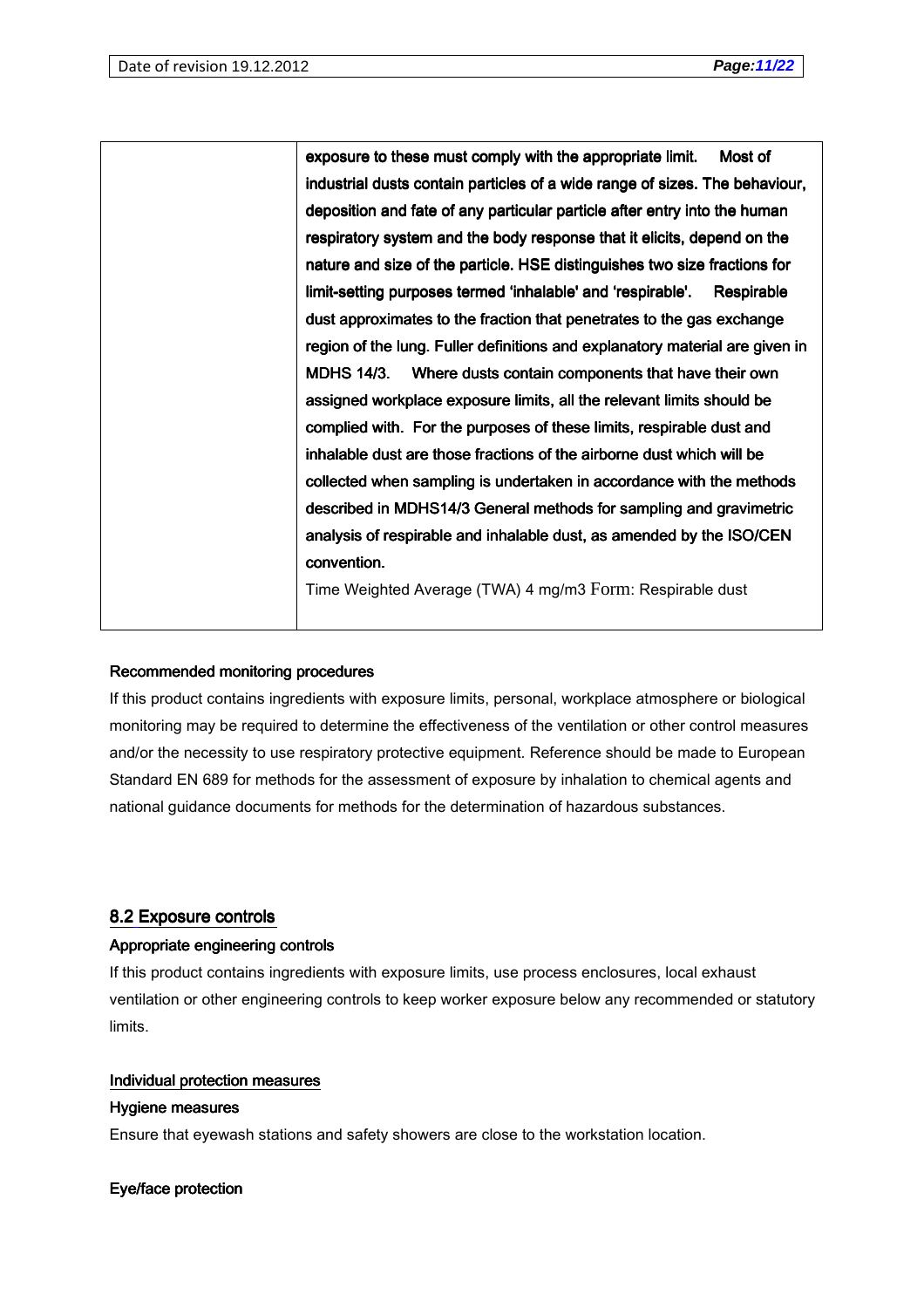Safety eyewear complying with an approved standard should be used when a risk assessment indicates this is necessary to avoid exposure to liquid splashes, mists, gases or dusts. Industrial use Wear eye protection.

#### Skin protection

#### Hand protection

For industrial use

#### Body protection

Personal protective equipment for the body should be selected based on the task being performed and the risks involved and should be approved by a specialist before handling this product., For industrial use, Wear suitable protective clothing., Avoid prolonged or repeated contact with skin.

#### Other skin protection

Appropriate footwear and any additional skin protection measures should be selected based on the task being performed and the risks involved and should be approved by a specialist before handling this product.

#### **Respiratory protection**

A respirator is not needed under normal and intended conditions of product use. Use a properly fitted, air-purifying or air-fed respirator complying with an approved standard if a risk assessment indicates this is necessary. Respirator selection must be based on known or anticipated exposure levels, the hazards of the product and the safe working limits of the selected respirator.

#### Environmental exposure controls Environmental exposure controls

Emissions from ventilation or work process equipment should be checked to ensure they comply with the requirements of environmental protection legislation. In some cases, fume scrubbers, filters or engineering modifications to the process equipment will be necessary to reduce emissions to acceptable levels.

## 9. Physical and chemical properties

## 9.1 Information on basic physical and chemical properties **Appearance**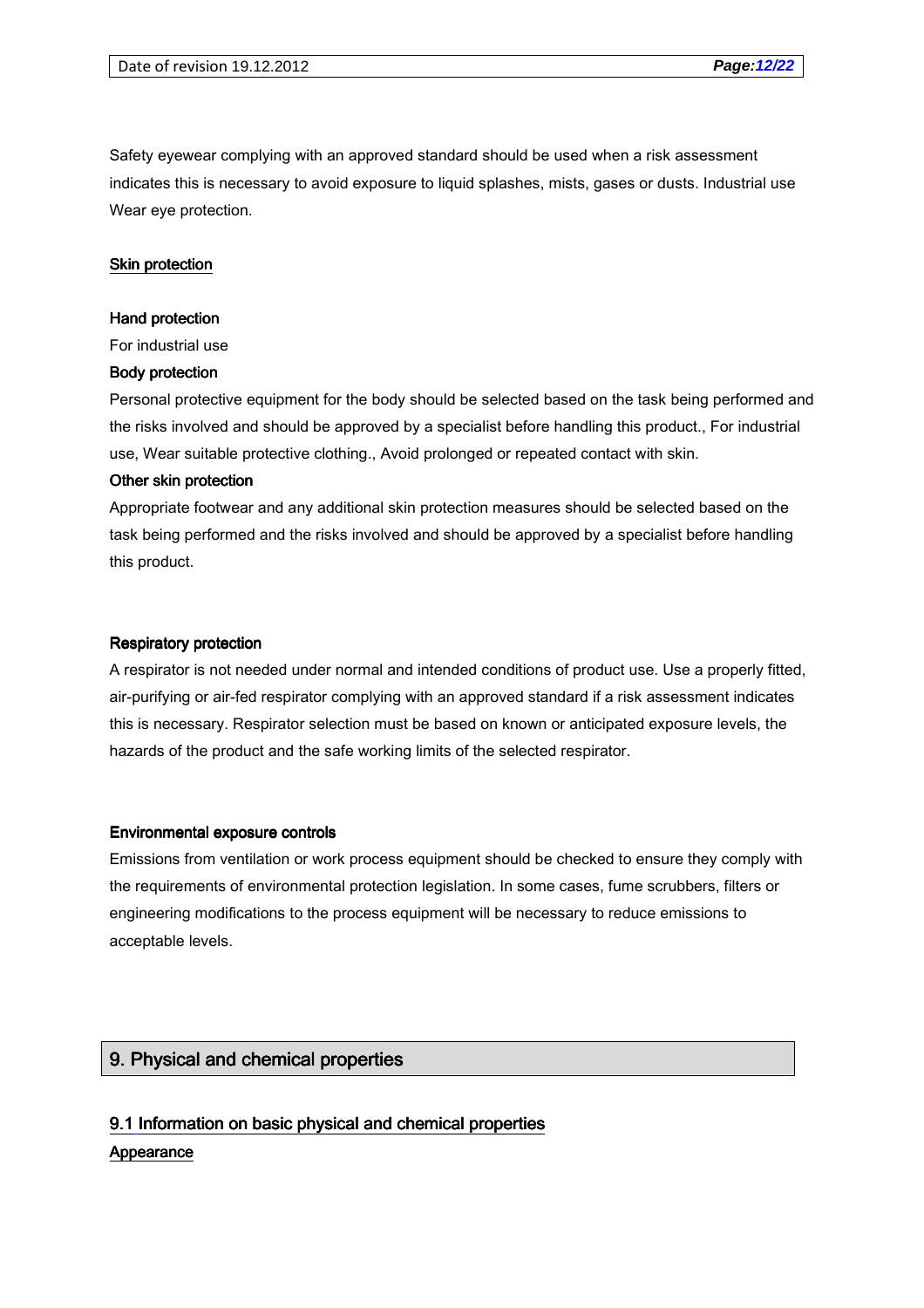| Form                                           | liquid          |                       |
|------------------------------------------------|-----------------|-----------------------|
|                                                |                 |                       |
| Color                                          | Not available   |                       |
| Odor                                           | Characteristic. |                       |
| <b>Odor threshold</b>                          | Not available   |                       |
| pH                                             | 11.0            |                       |
| Melting point/freezing<br>point                | Not available.  |                       |
| Initial boiling point and<br>boiling range     | Not available.  |                       |
| <b>Flash point</b>                             | Non-flammable.  |                       |
| <b>Evaporation rate</b>                        | Not available   |                       |
| Flammability (solid,<br>gas)                   | Not available   |                       |
| <b>Density</b>                                 | Not available   |                       |
| <b>Bulk density</b>                            | Not available   |                       |
| Solubility in water at room temperature (g/l): |                 | Not available         |
| Upper/lower flammability or explosive limits   |                 | Lower: Not available. |
| Vapor pressure                                 | Not available.  | Upper: Not available. |
| Vapor density                                  | Not available   |                       |
| <b>Relative density</b>                        | Not available   |                       |
| Solubility(ies)                                | Not available   |                       |
| Partition coefficient: n-<br>octanol/water     | Not available   |                       |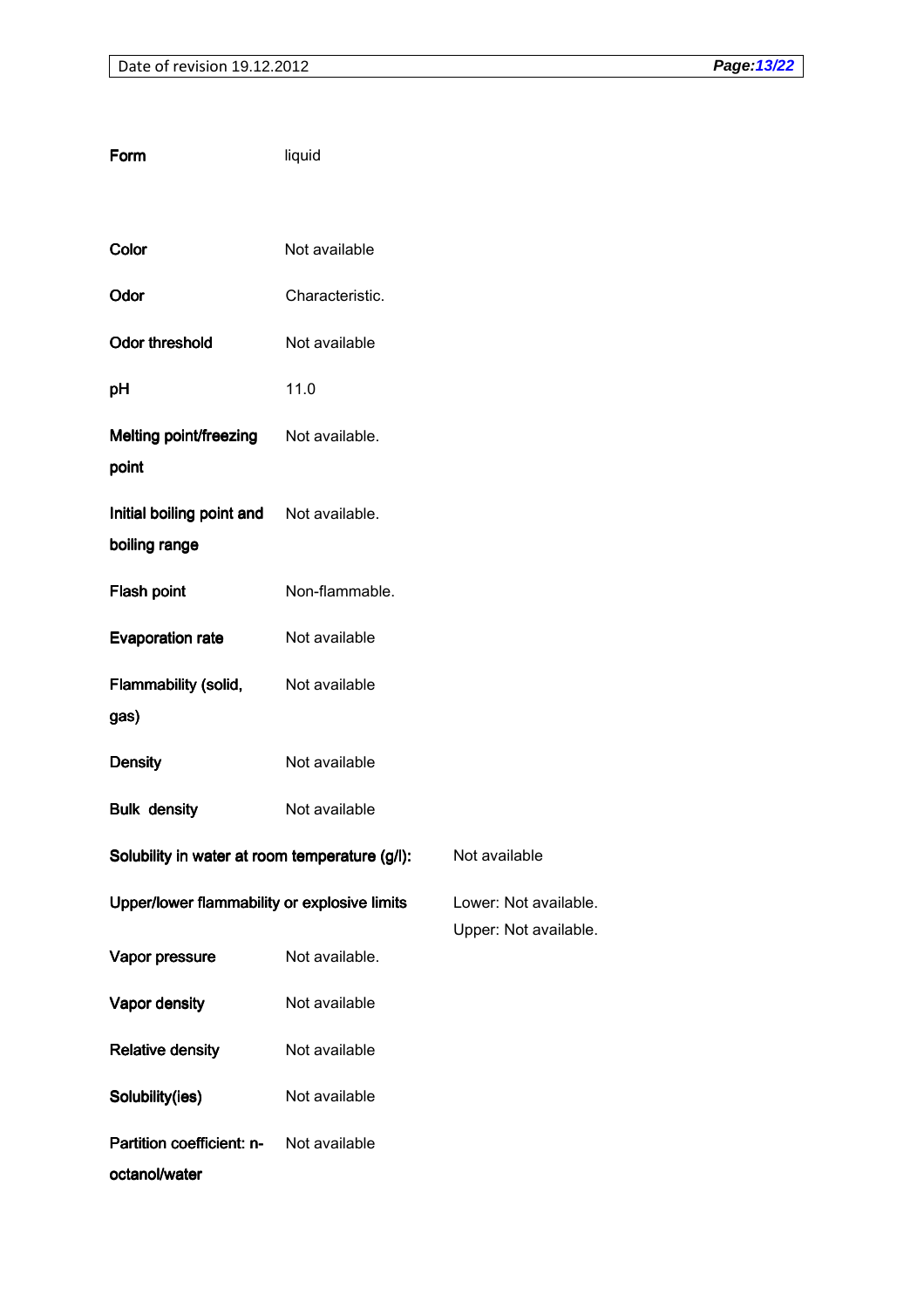| Auto-ignition               | Not available             |
|-----------------------------|---------------------------|
| temperature                 |                           |
| <b>Viscosity</b>            | Dynamic: 600.000 mPa.s    |
|                             | Kinematic: Not available. |
| <b>Explosive properties</b> | Not available             |
| <b>Oxidizing properties</b> | Not available             |
| 9.2 Other information       |                           |
| <b>SADT</b>                 | Not available             |
| Type of aerosol             | Not available             |
| Heat of combustion          | Not available.            |

| 10. Stability and reactivity   |                                                                                               |
|--------------------------------|-----------------------------------------------------------------------------------------------|
| 10.1 Reactivity                | No specific test data related to reactivity available for this product or its<br>ingredients. |
| 10.2 Chemical stability        | The product is stable.                                                                        |
| 10.3 Possibility of            | Under normal conditions of storage and use, hazardous reactions will not                      |
| hazardous reactions            | occur.                                                                                        |
| 10.4 Conditions to<br>avoid    | No specific data.                                                                             |
| 10.5 Incompatible<br>materials | No specific data.                                                                             |
| 10.6 Hazardous                 | Under normal conditions of storage and use, hazardous decomposition                           |
| decomposition                  | products should not be produced.                                                              |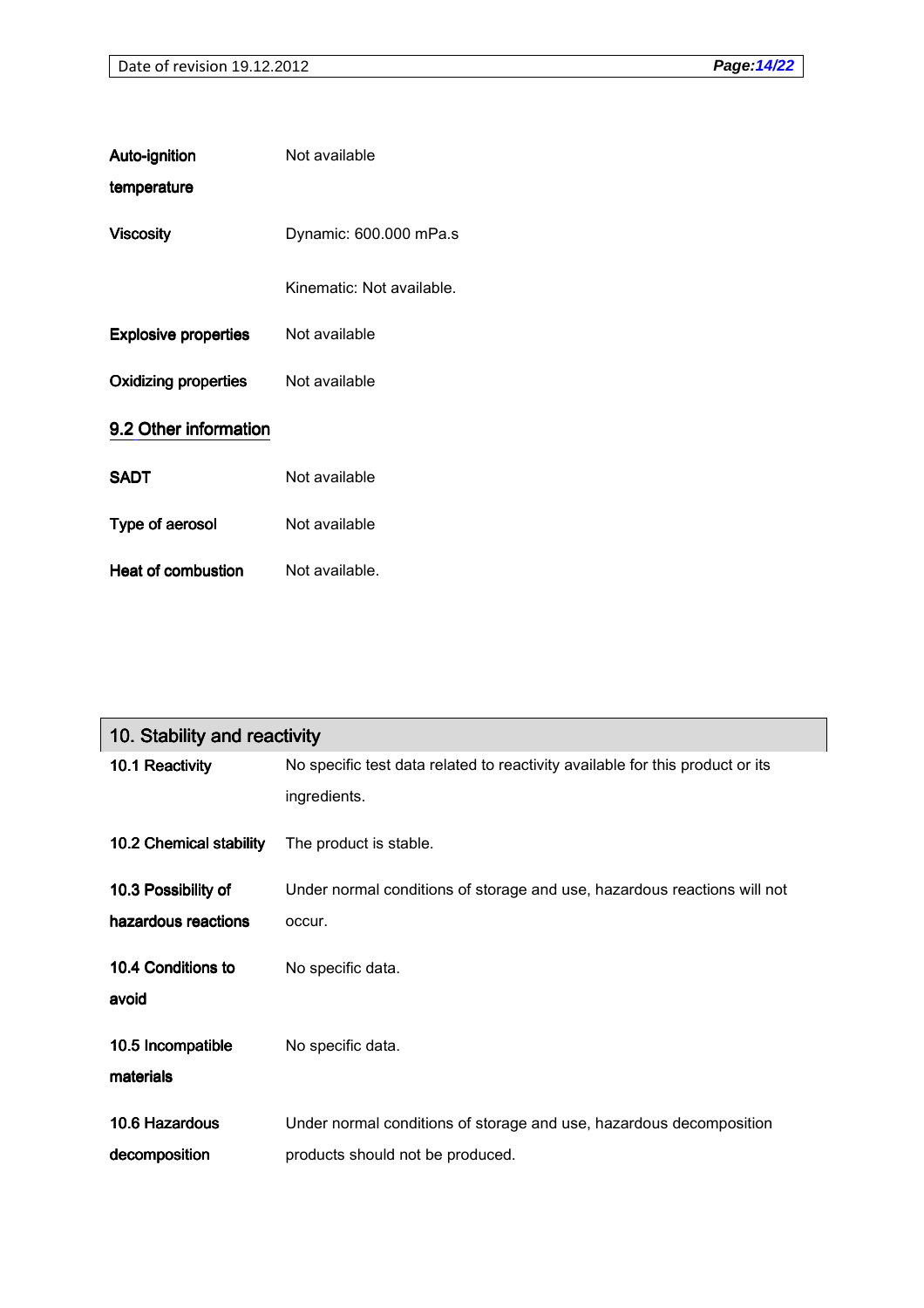#### products

## 11. Toxicological information

### 11.1 Information on toxicological effects

### Acute toxicity

LD50 (ingestion)  $>$  2,000 mg/kg

### Irritation/Corrosion

Eyes

Contains a substance considered irritating to eyes, but below threshold for classification.

#### Skin

Contains a substance considered irritating to skin, but below threshold for classification.

### Sensitization

Considered to be a low skin sensitiser. Contains a substance that may cause skin sensitisation, but is below threshold for classification.

### **Respiratory**

No inhalation irritancy studies have been performed on the mixture. Based on the composition as indicated in section 3, it is not likely that this mixture will cause irritation of the respiratory tract.

Repeated dose toxicity

not available

Mutagenicity Mutagenicity

**Carcinogenicity** No known significant effects or critical hazards.

No known significant effects or critical hazards.

### Toxicity for reproduction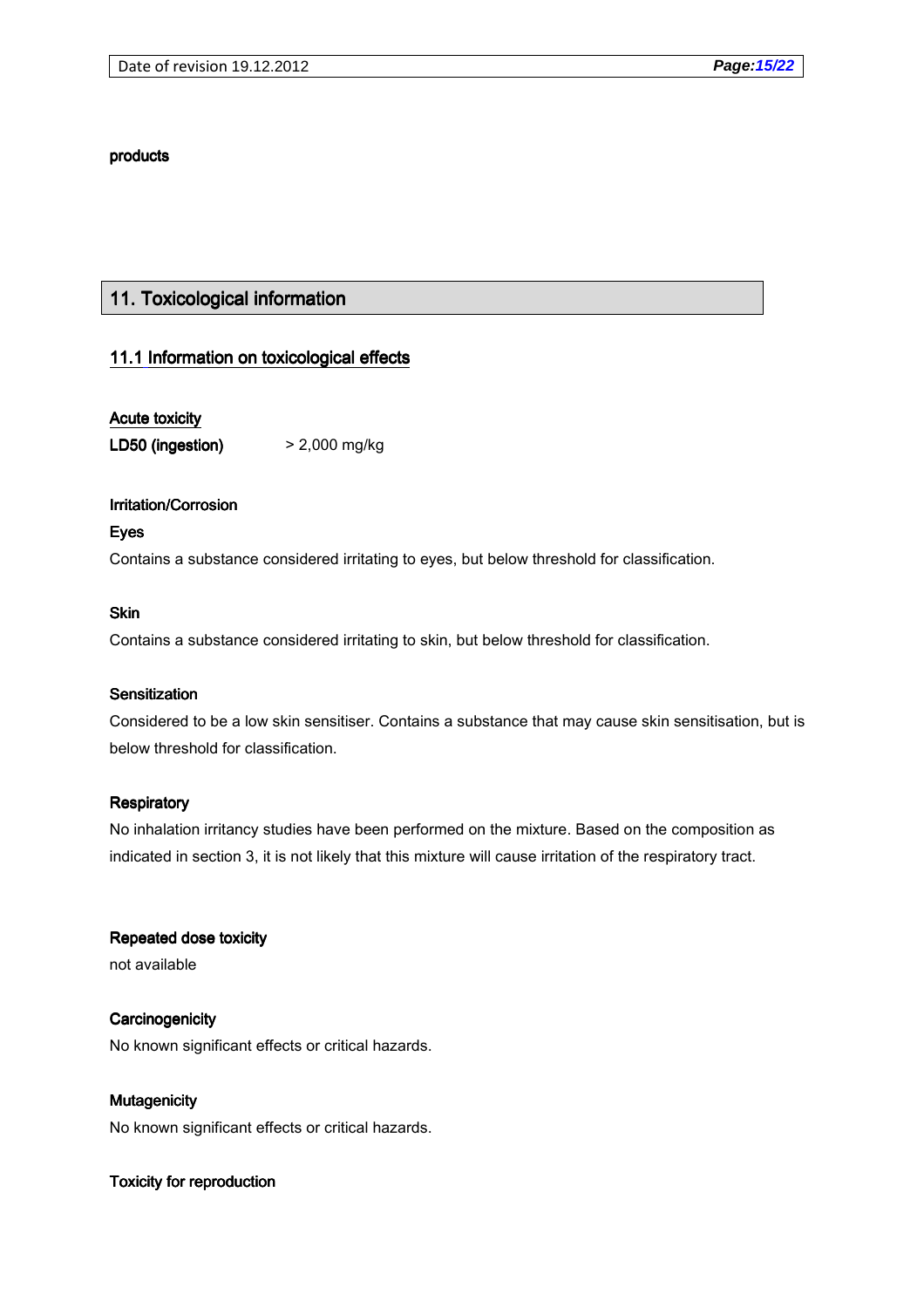No known significant effects or critical hazards.

## 12: Ecological information

## 12.1 Toxicity

No ecological testing on the mixture has been performed. Contains a substance considered very toxic to aquatic organisms, but below threshold for classification

## 12.2 Persistence and degradability

The surfactants used in this mixture are readily biodegradable.

The surfactant(s) contained in this mixture complies(comply) with the biodegradability criteria as laid down in Regulation (EC) No.648/2004 on detergents. Data to support this assertion are held at the disposal of the competent authorities of the Member States and will be made available to them, at their direct request or at the request of a detergent manufacturer.

## 12.3 Bioaccumulative potential

Not considered to be bioaccumulating in the environment **BCF** 

## 12.4 Mobility in soil

Mixture is highly soluble

## 12.5 Results of PBT and vPvB assessment

No known significant effects or critical hazards.

## 13. Disposal considerations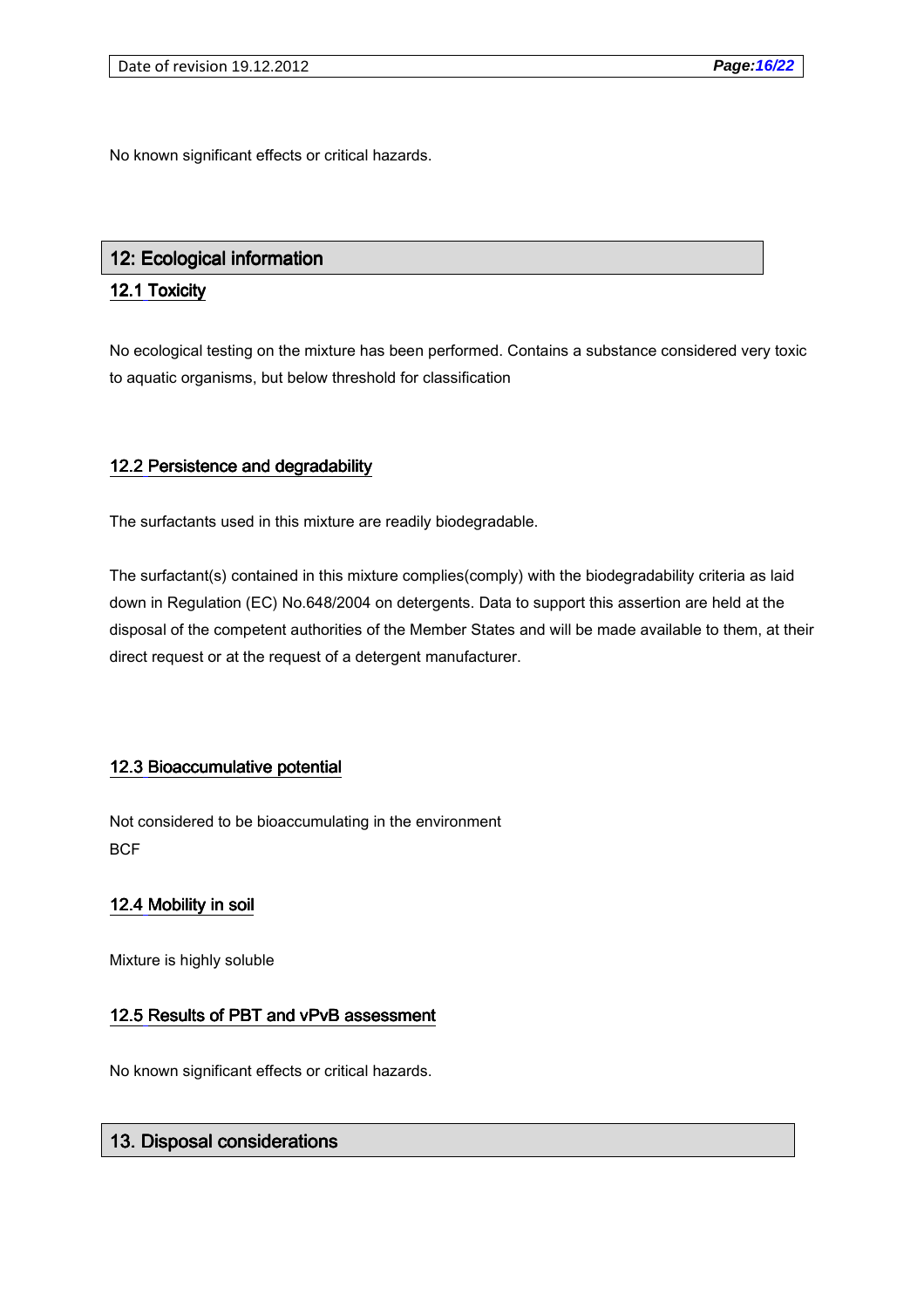The information in this section contains generic advice and guidance. The list of Identified Uses in Section 1 should be consulted for any available use-specific information provided in the Exposure Scenario(s).

#### 13.1 Waste treatment methods

#### Product

#### Methods of disposal

The generation of waste should be avoided or minimized wherever possible. Empty containers or liners may retain some product residues. This material and its container must be disposed of in a safe way. Disposal of this product, solutions and any by-products should at all times comply with the requirements of environmental protection and waste disposal legislation and any regional local authority requirements. Avoid dispersal of spilled material and runoff and contact with soil, waterways, drains and sewers.

#### Hazardous waste

The classification of the product may meet the criteria for a hazardous waste.

#### Packaging

#### Methods of disposal

The generation of waste should be avoided or minimized wherever possible. Waste packaging should be recycled. Incineration or landfill should only be considered when recycling is not feasible.

#### Special precautions

This material and its container must be disposed of in a safe way. Care should be taken when handling emptied containers that have not been cleaned or rinsed out. Empty containers or liners may retain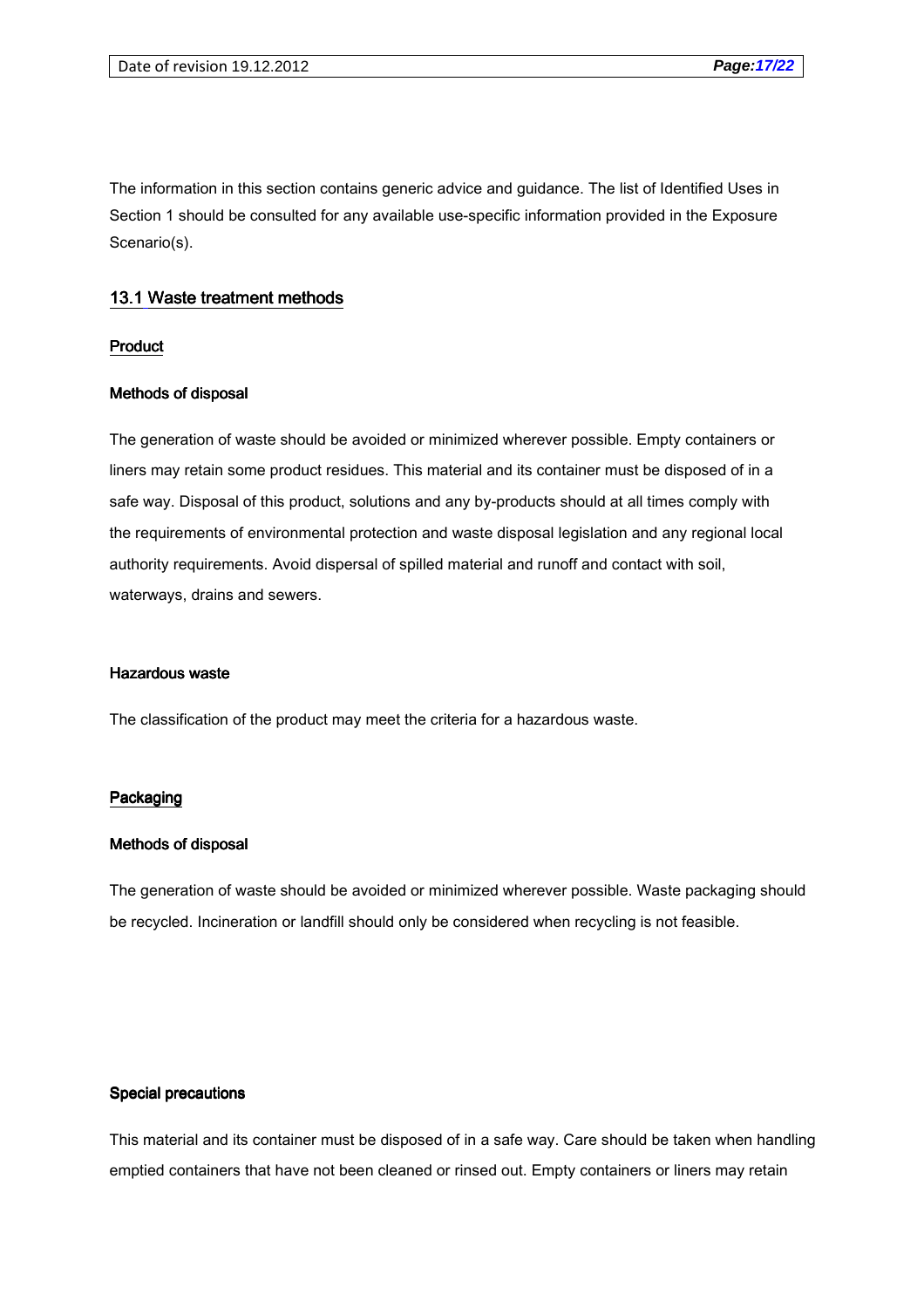some product residues. Avoid dispersal of spilled material and runoff and contact with soil, waterways, drains and sewers.

## 14. Transport information

|                                 | <b>ADR/RID</b> | <b>ADN/ADNR</b> | <b>IMDG</b>    |
|---------------------------------|----------------|-----------------|----------------|
| 14.1 UN number                  |                |                 |                |
| 14.2 UN proper<br>shipping name |                |                 |                |
| 14.3 Transport                  |                |                 |                |
| hazard class(es)                | Not regulated. | Not regulated.  | Not regulated. |
| 14.4 Packing                    |                |                 |                |
| group                           |                |                 |                |
| 14.5.                           |                |                 |                |
| Environmental                   |                |                 |                |
| hazards                         |                |                 |                |
| 14.6 Special                    | Not available  | Not available   | Not available  |
| precautions for                 |                |                 |                |
| user                            |                |                 |                |
| Additional                      |                |                 |                |
| information                     |                |                 |                |

## 14.7 Transport in bulk according to Annex II of MARPOL 73/78 and the IBC Code

Not available.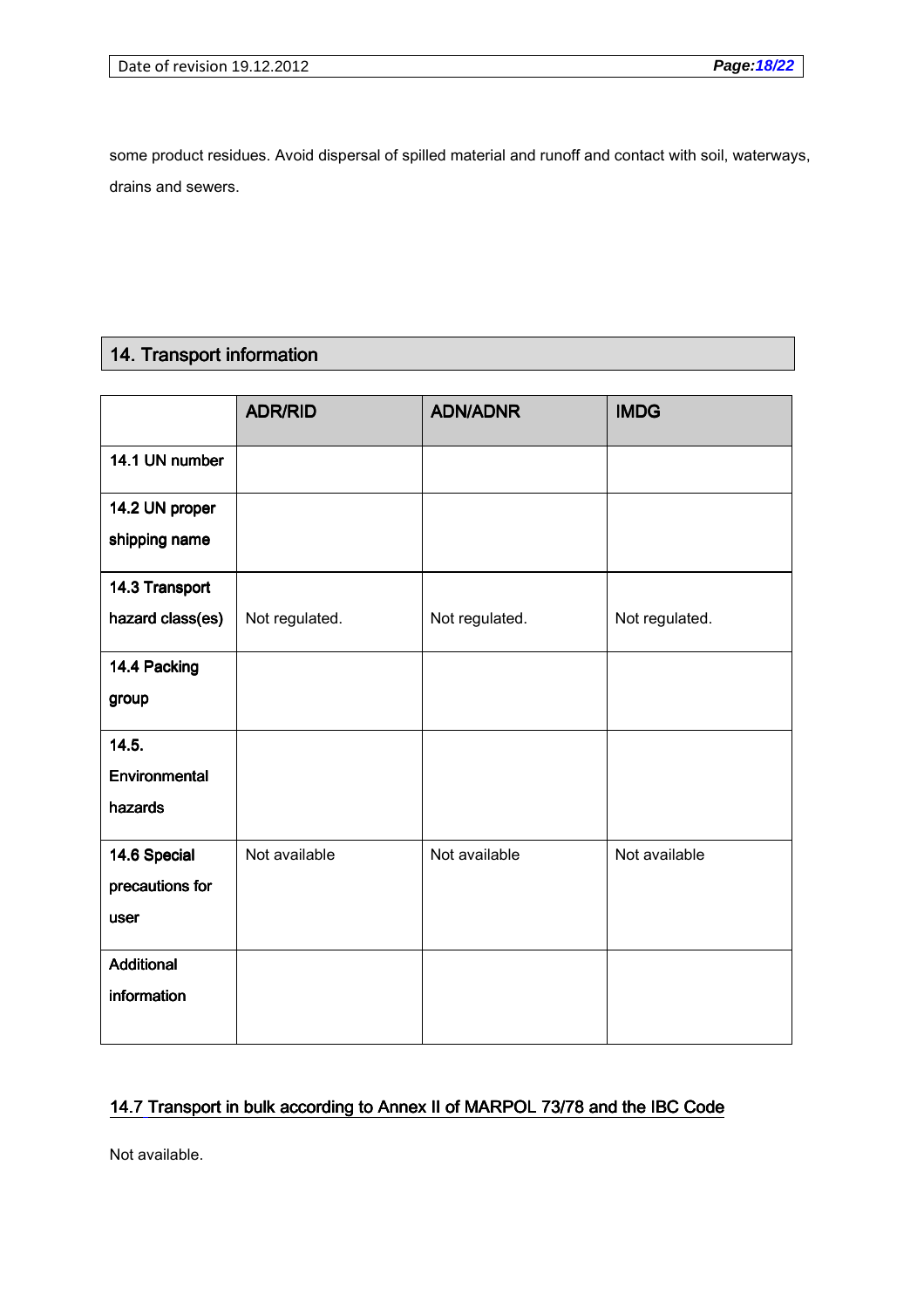## 15. Regulatory information

# 15.1 Safety, health and environmental regulations/legislation specific for the substance or mixture

EU Regulation (EC) No. 1907/2006 (REACH)

Annex XIV - List of substances subject to authorization

### Substances of very high concern

Carcinogen: None of the components are listed.

Mutagen: None of the components are listed.

Toxic to reproduction: None of the components are listed.

PBT: None of the components are listed.

vPvB: None of the components are listed.

Annex XVII - Restrictions on the manufacture, placing on the market and use of certain dangerous substances, mixtures and articles

Not applicable.

### Other EU regulations

### Europe inventory

Not determined.

## Integrated pollution prevention and control list (IPPC) - Air-

Not listed

## Integrated pollution prevention and control list (IPPC) - Water-

Not listed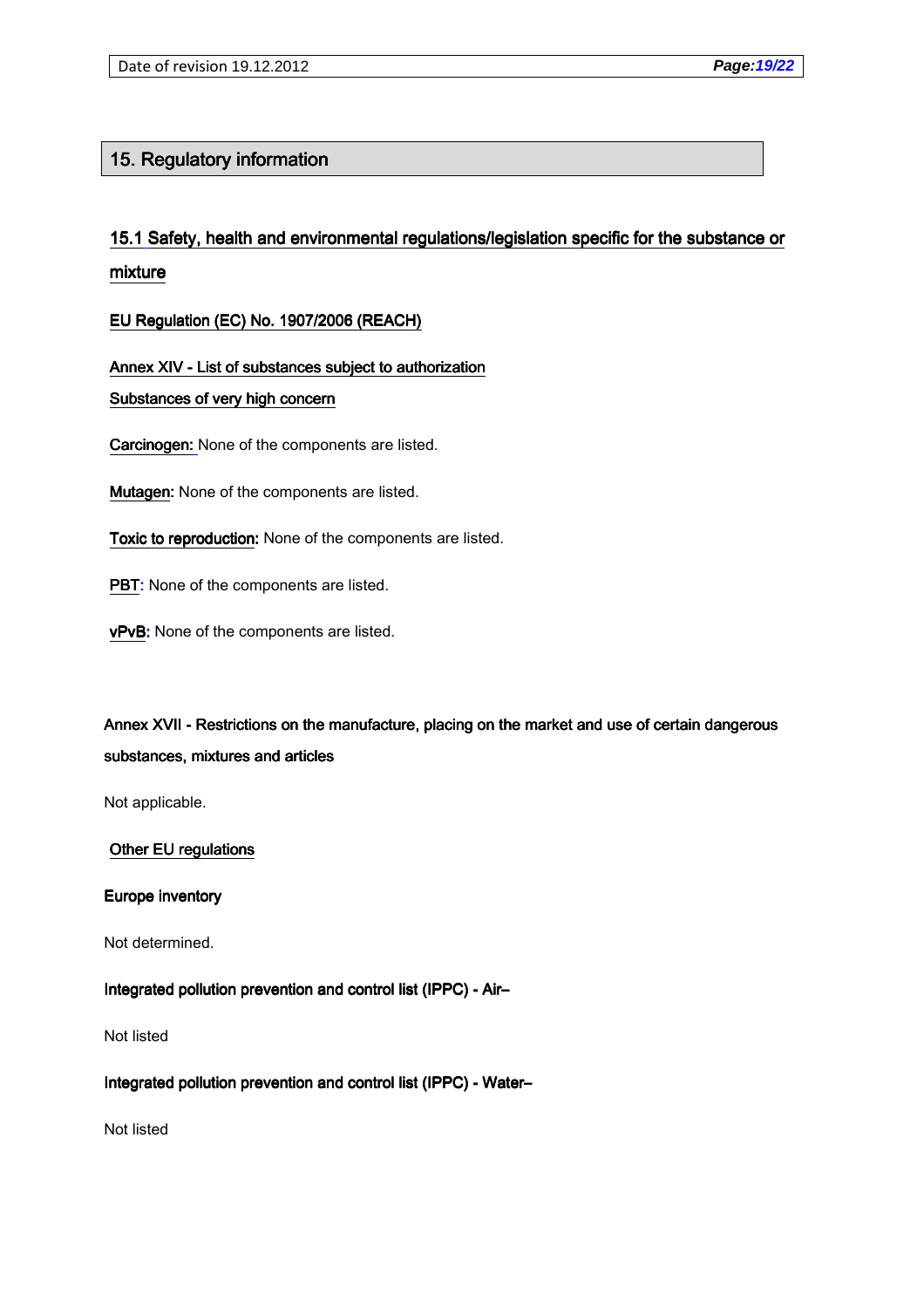### Aerosol dispensers

#### National regulations

Remark This product has been classified in accordance with Dangerous Preparations Directive (1999/45/EC as amended).

#### International regulations

15.2 Chemical Safety Assessment This product contains substances for which Chemical Safety Assessments are still required.

## 16. Other information

| Abbreviations and     | $ATE = Acute Toxicity Estimate$                                                             |
|-----------------------|---------------------------------------------------------------------------------------------|
| acronyms              | CLP = Classification, Labelling and Packaging Regulation [Regulation (EC)<br>No. 1272/2008] |
|                       | DNEL = Derived No Effect Level                                                              |
|                       | EUH statement = CLP-specific Hazard statement                                               |
|                       | PNEC = Predicted No Effect Concentration                                                    |
|                       | <b>RRN = REACH Registration Number</b>                                                      |
| <b>Key literature</b> | The acute toxicity (LD50) of this mixture, as given in section 11, has been                 |
| references and        | calculated using the Proportionality Method (Holland, G.H. (1994).                          |
|                       | Verification of a Mathematical Method for the Estimation of the Acute                       |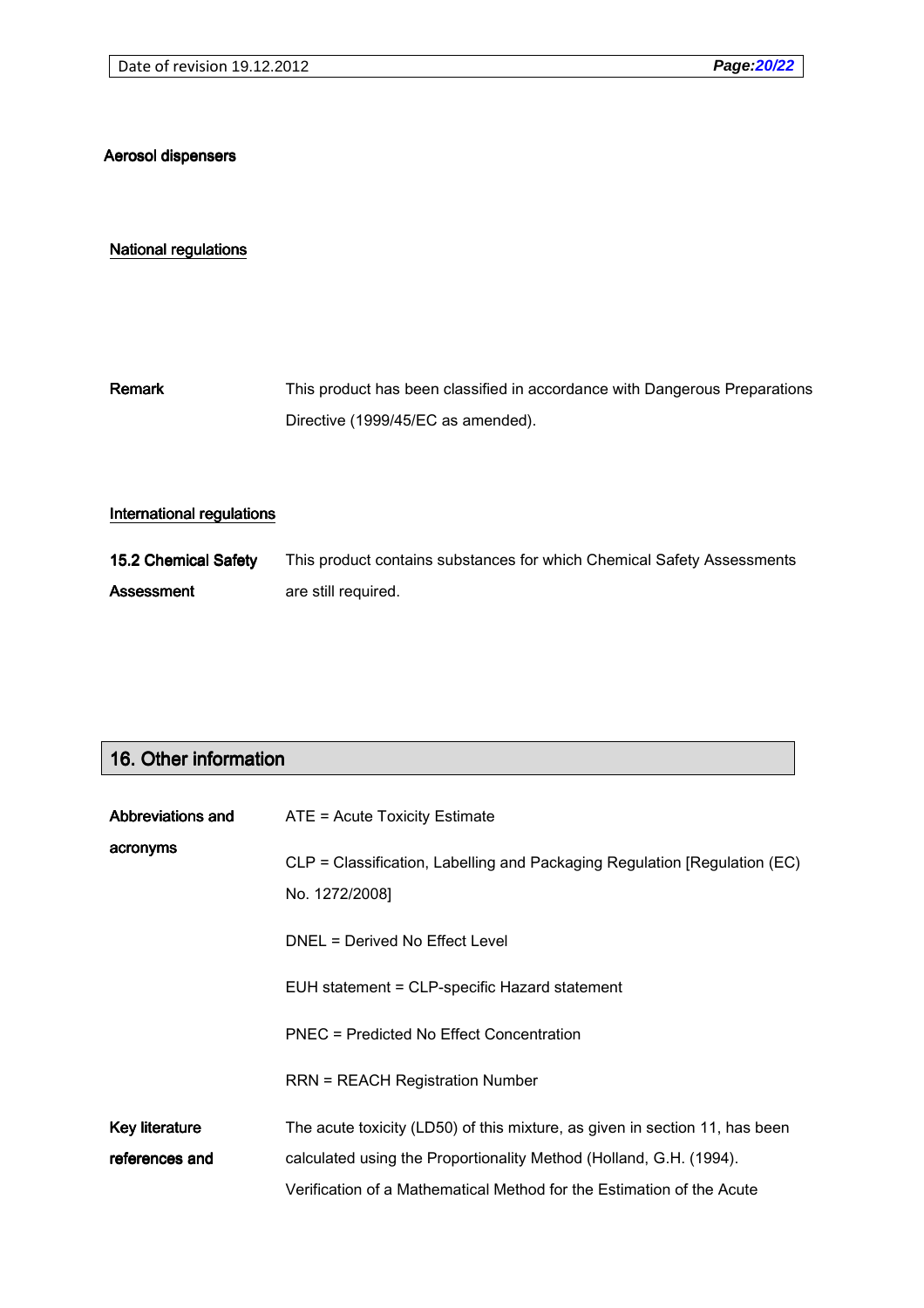| sources for data         | Ingestion Hazard of Detergent Preparations. Toxic in Vitro, Vol. 8 No. 6 |
|--------------------------|--------------------------------------------------------------------------|
|                          | pp1177 - 1183, Elsevier Science Limited, Wielka Brytania.)               |
| Full text of abbreviated | H302 Harmful if swallowed.                                               |
| H statements             | H400 Very toxic to aquatic life.                                         |
|                          | H318 Causes serious eye damage.                                          |
|                          | H319 Causes serious eye irritation.                                      |
|                          | H315 Causes skin irritation.                                             |
|                          | H304 May be fatal if swallowed and enters airways.                       |
|                          | H226 Flammable liquid and vapor.                                         |
|                          | H410 Very toxic to aquatic life with long lasting effects.               |
|                          | H317 May cause an allergic skin reaction.                                |
|                          |                                                                          |
| Full text of             | Acute Tox. 4, H302: ACUTE TOXICITY: ORAL - Category 4                    |
| classifications          | Aquatic Acute 1, H400: AQUATIC TOXICITY (ACUTE) - Category 1             |
| [CLP/GHS]                | Eye Dam./Irrit. 1, H318: SERIOUS EYE DAMAGE/ EYE IRRITATION -            |
|                          | Category 1                                                               |
|                          | Eye Dam./Irrit. 2, H319: SERIOUS EYE DAMAGE/ EYE IRRITATION -            |
|                          | Category 2                                                               |
|                          | Skin Corr./Irrit. 2, H315: SKIN CORROSION/IRRITATION - Category 2        |
|                          | Asp. Tox. 1, H304: ASPIRATION HAZARD - Category 1                        |
|                          | Flam. Liq. 3, H226: FLAMMABLE LIQUIDS - Category 3                       |
|                          | Aquatic Chronic 1, H410: AQUATIC TOXICITY (CHRONIC) - Category 1         |
|                          | Skin Sens. 1, H317: SKIN SENSITIZATION - Category 1                      |
|                          |                                                                          |
| Full text of abbreviated | R <sub>10</sub> - Flammable.                                             |
| R phrases                | R22- Harmful if swallowed.                                               |
|                          | R41- Risk of serious damage to eyes.                                     |
|                          | R36- Irritating to eyes.                                                 |
|                          | R38- Irritating to skin.                                                 |
|                          | R36/38- Irritating to eyes and skin.                                     |
|                          | R43- May cause sensitization by skin contact.                            |
|                          | R50- Very toxic to aquatic organisms.                                    |